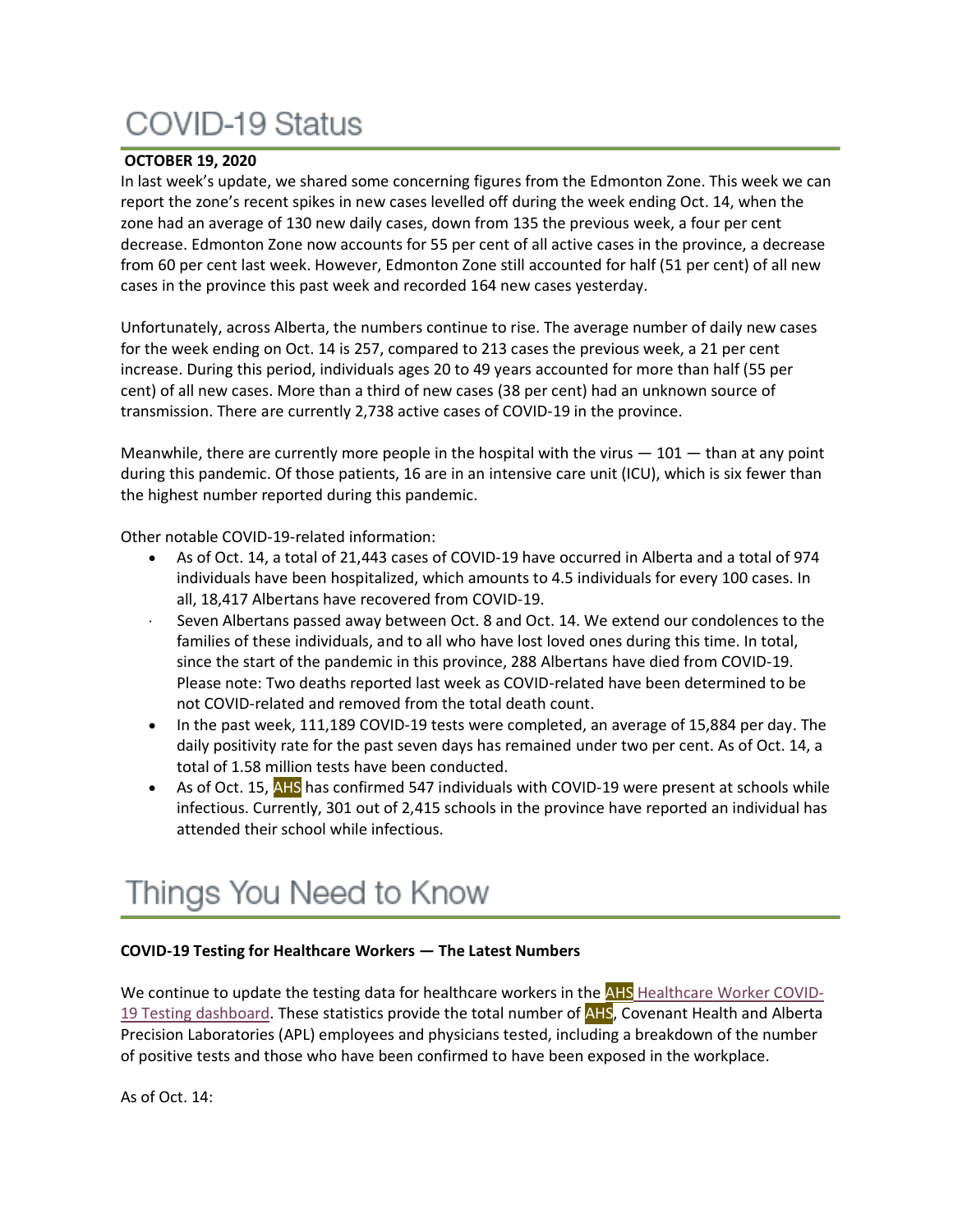- · 55,485 employees (AHS, APL, and Covenant combined) have been tested for COVID-19 and, of those, 673 (or 1.21 per cent) have tested positive.
- · Of the 449 employees who have tested positive and whose source of infection has been determined, 83 (or 18.5 per cent) acquired their infection through a workplace exposure. An additional 224 employees who have tested positive are still under investigation as to the source of infection.
- 3,673 physicians (AHS, APL, and Covenant combined) have been tested for COVID-19 and, of those, 45 (or 1.23 per cent) have tested positive.
- Of the 37 physicians who have tested positive and whose source of infection has been determined, three (or 8.1 per cent) acquired their infection through a workplace exposure. An additional eight physicians who have tested positive are still under investigation as to the source of infection.

For more information, see the AHS Healthcare Worker COVID-19 Testing [infographic](https://insite.albertahealthservices.ca/main/assets/tls/ep/tls-ep-covid-19-healthcare-worker-testing-infographic.pdf) and [dashboard.](https://tableau.albertahealthservices.ca/#/views/AHSEmployeePhysicianCOVID-19TestSurveillanceDashboard/Introduction?:iid=1)

### **COVID-19 Daily Fit For Work Screening Update**

AHS has updated the COVID-19 daily fit for work screening documents. Specific screening questions for staff working at continuing care facilities (hospice, long-term care, designated supportive living or congregate living) and visitors to continuing care facilities have been updated to meet requirements from the latest Chief Medical Officer of Health [orders.](https://www.alberta.ca/covid-19-orders-and-legislation.aspx) The online fit for work screening tool can be found at [ahs.ca/fitforwork.](https://www.albertahealthservices.ca/topics/Page17076.aspx) Information related to screening for people visiting residents and patients is available at [ahs.ca/visitation.](http://www.ahs.ca/visitation)

Please continue to check the latest updates on COVID-19 daily fit for work screening by visiting ahs ca/fitforwork. We all need to do our part to create and maintain a safe and healthy workplace to provide quality and safe patient care. Simple actions — including completing your fit [for](https://www.albertahealthservices.ca/topics/Page17076.aspx) work [screening](https://www.albertahealthservices.ca/topics/Page17076.aspx) every time before coming into work, staying home when sick, [physical](https://www.albertahealthservices.ca/topics/Page16997.aspx#social) [distancing,](https://www.albertahealthservices.ca/topics/Page16997.aspx#social) [washing](https://insite.albertahealthservices.ca/tools/hh/Page9900.aspx) your hands regularly, and [continuous](https://insite.albertahealthservices.ca/tools/Page24798.aspx) masking — help keep everyone safe. We must all be diligent in modelling safe work practices, such as adhering to personal [protective](https://www.albertahealthservices.ca/topics/Page17048.aspx) [equipment](https://www.albertahealthservices.ca/topics/Page17048.aspx) (PPE) measures.

Leaders are responsible for ensuring their staff complete screening before they arrive at work. Options for fit for work screening are available through our COVID-19 Daily Fit for Work [Screening](https://www.albertahealthservices.ca/assets/info/ppih/if-ppih-covid-19-daily-fitness-for-work-screening-protocols.pdf) [Protocol.](https://www.albertahealthservices.ca/assets/info/ppih/if-ppih-covid-19-daily-fitness-for-work-screening-protocols.pdf)

Talk to your leader if you have questions about fit for work screening at your site.

# **Verna's Weekly Video Message — AHS prepares for Connect Care's Wave 2 launch**

The COVID-19 pandemic has changed the way we do our work at **AHS**, but it has not stopped our work — especially major projects, such as [Connect](https://insite.albertahealthservices.ca/cis/Page12170.aspx) Care.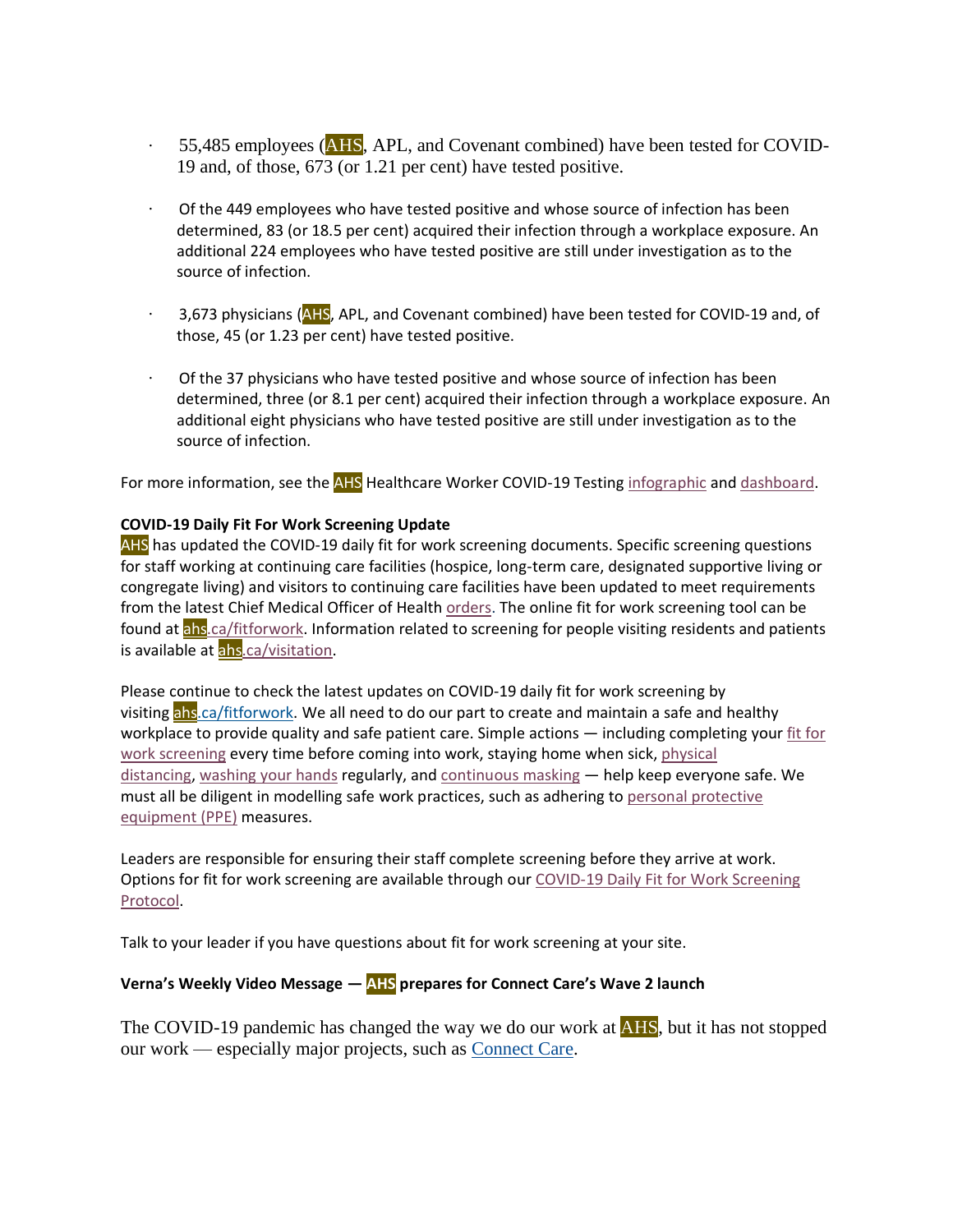Connect Care provides healthcare teams a more complete picture of a patient's health history, access to consistent information on best practices, resources at their fingertips, and the ability to communicate with patients and each other more easily.

And thanks to the hard work of countless people, the first wave of Connect Care launched at the University of Alberta campus and other sites in the Edmonton Zone on Nov. 3, 2019.

With Wave 1 in place, Connect Care has been an important tool in our COVID-19 response. Its flexibility allows us to adapt it to support the pandemic in a variety of ways, such as expanding virtual support for patients.

Wave 2 launches on Oct. 24, and will include suburban Edmonton sites, as well as the connected lab and diagnostic imaging locations.

With me (Verna) today to talk more about Connect Care and the Wave 2 launch are:

- Heather Durstling, Executive Director, Suburban Hospitals Edmonton Zone.
- Judith Hockney, Senior Operating Officer, Royal Alexandra Hospital, Lois Hole Hospital for Women and Sturgeon Community Hospital.
- Barb Kathol, Senior Program Officer, Connect Care.
- Dr. Stuart Rosser, Interim Chief Medical Information Officer.

Heather, Judith, Barb and Stuart [talk about what we learned during Wave 1, what we have](https://www.albertahealthservices.ca/Blogs/ceo/294.aspx#.X4m5nmhKiUk)  [adapted for Wave 2, and what Connect Care successes we've achieved](https://www.albertahealthservices.ca/Blogs/ceo/294.aspx#.X4m5nmhKiUk) so far.



Dr. Verna Yiu talks with Dr. Stuart Rosser, Barb Kathol, Judith Hockney & Heather Durstling about the Connect Care Wave 2 launch and what Connect Care successes we've seen so far.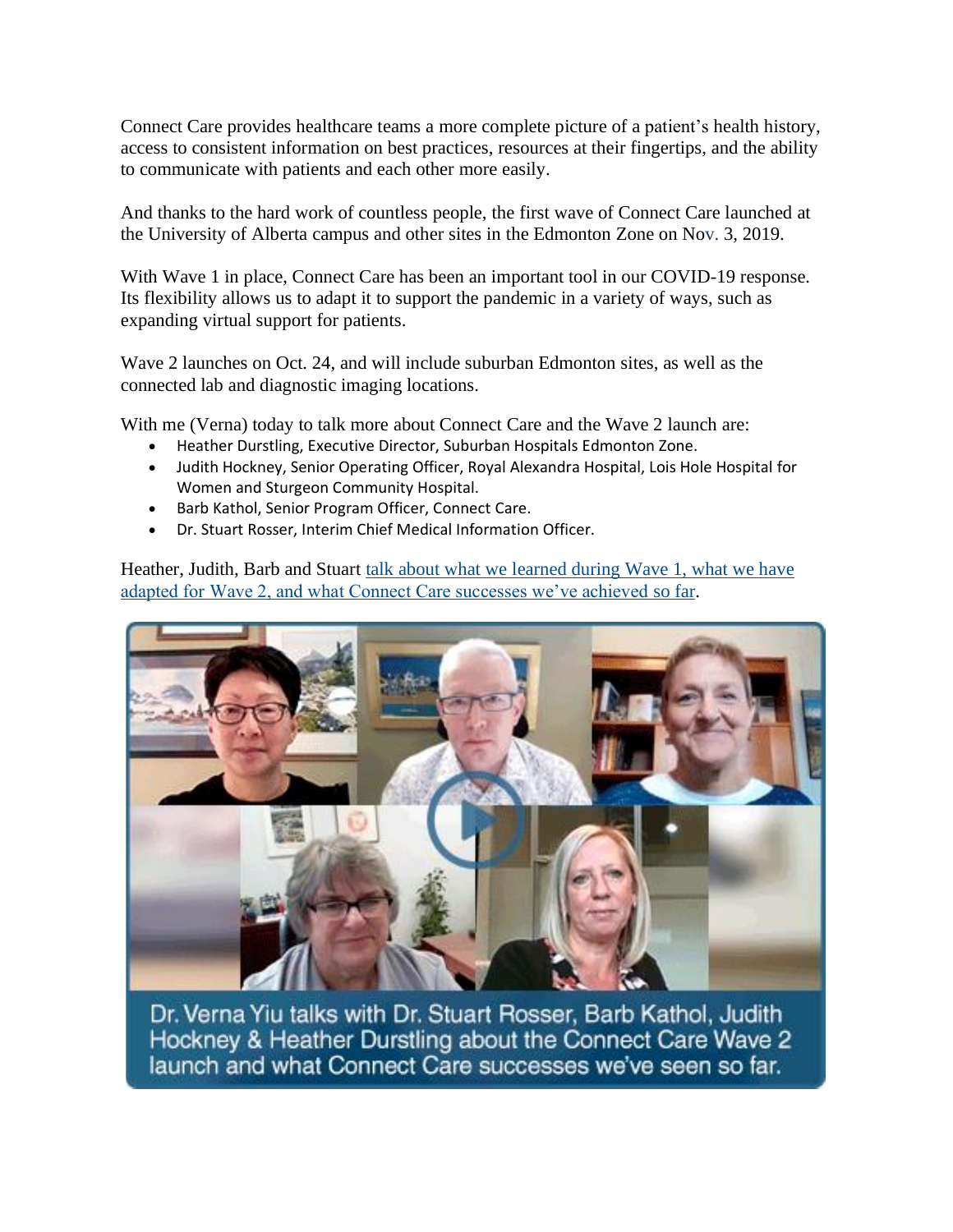# **AHS Review Update**

### **AHS holds town halls on Implementation Plan release**

The AHS Review [Implementation](https://www.albertahealthservices.ca/about/Page13816.aspx) Plan was released by Alberta Health.

The goal of the **AHS** Review is to find more efficient ways to deliver safe, quality patient care and to ensure we have the resources we need in the places we need them the most.

# Be Well - Be Kind

#### **Sharing the Love**

#### *Alberta senator says thanks*

Hospital workers across Alberta have garnered a bouquet of thanks from a Canadian senator for their tireless efforts during the pandemic.

"I want to thank and acknowledge the front-line workers in the hospitals throughout this province," says Alberta senator Doug Black, who has sent his annual Senator's [Contribution](https://www.facebook.com/SenatorDougBlack/videos/3172230959559987/?t=5) [Award](https://www.facebook.com/SenatorDougBlack/videos/3172230959559987/?t=5) certificates to hospitals across Alberta for their outstanding contributions to our wellbeing.

In an accompanying letter, Black adds: "During the COVID-19 pandemic, you and your colleagues have stepped up to take care of our community. You put yourselves at risk to help the sick in our province and did so without hesitation.

"You displayed heroism and courage and made sacrifices to protect your friends and neighbours. While this is nothing new for you — our dedicated front-line workers — it is important to recognize the tremendous community contributions that you have made and continue to make."

Canmore General Hospital, one of the award recipients, appreciates the recognition. "To get a letter like this, to recognize what we are doing — it's very rewarding and just that pat on the back that we really need as we go into wintertime," says Barb Shellian, Director of Rural Health in the Calgary Zone.

#### *Gratitude from Albertans*

*"My father was admitted with dementia to McConnell Place West (in Edmonton) in March of this year at the height of COVID-19. From Day 1, all the staff at McConnell Place West have made the stay for Dad the best it could be despite the extraordinary circumstances COVID-19 created for them. Furthermore, after the first month of Dad's stay at McConnell Place West, it was realized that Dad required a procedure which, in turn, would require two weeks of isolation afterwards. The staff at McConnell Place West not only facilitated the appointments necessary to prepare for the procedure, they met the challenge of Dad's isolation with grace, kindness and competence. Additionally, every effort continues to be made by McConnell Place*